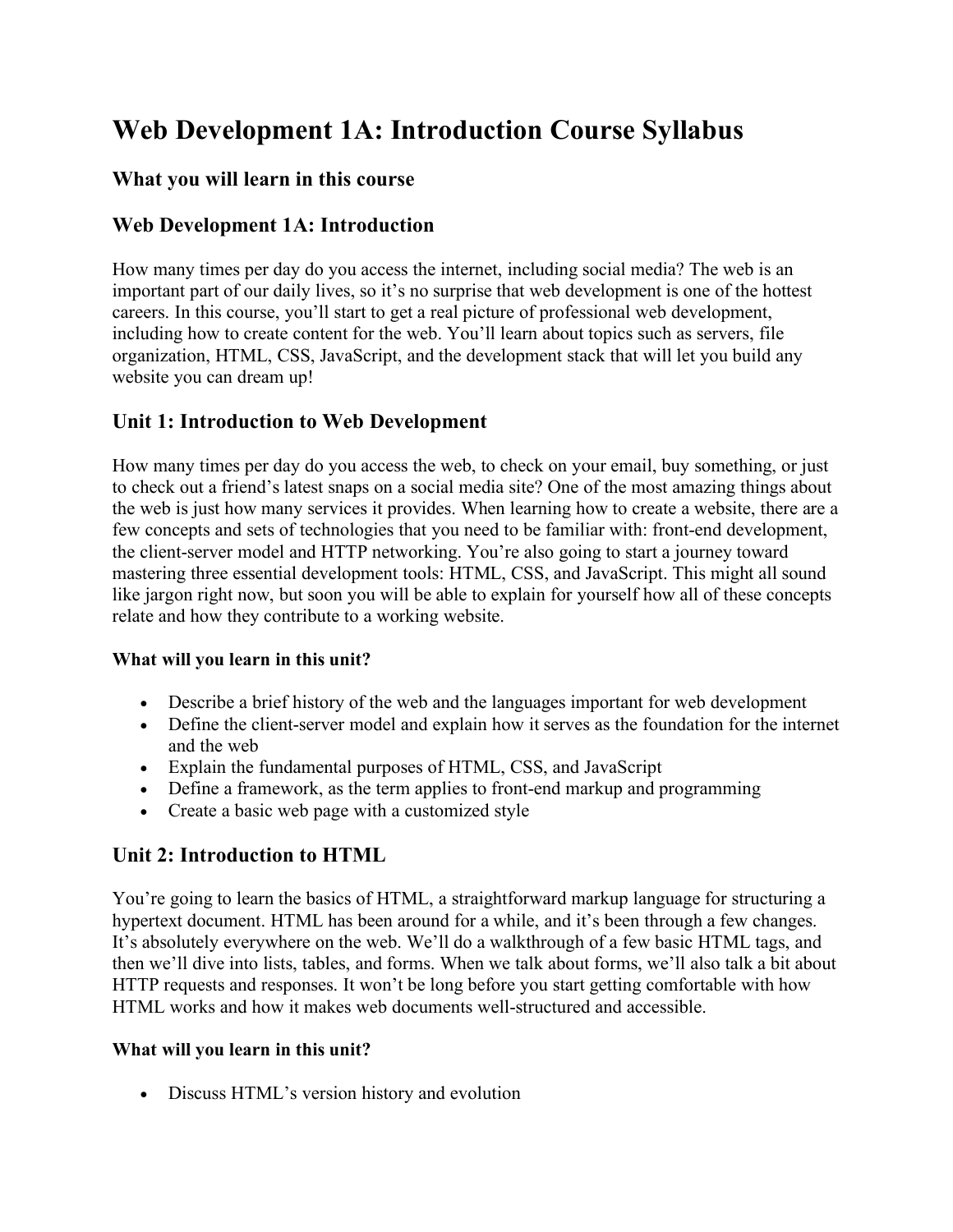- Use various HTML tags correctly, depending upon context
- Construct basic HTML lists and tables
- Create a basic HTML form, as well as describe client and server responses when forms are submitted

# **Unit 3: Introduction to CSS**

This is an introduction to Cascading Style Sheets. CSS is the style language of the web. HTML might be the bones, but CSS is the skin, clothes, and accessories that help us decide if we like what we're looking at or not. CSS is easy to get started with but will become more complicated as we move along.

#### **What will you learn in this unit?**

- Add CSS styles to an HTML document in different ways, according to need
- Create CSS rules using appropriate selectors and properties, with varying levels of specificity
- Understand the basics of the CSS box model, a key idea in CSS
- Style various HTML content and elements: text, lists, tables, forms
- Discuss the pros and cons of HTML/CSS frameworks

# **Unit 4: Introduction to JavaScript**

Welcome to JavaScript, a fully-fledged and very powerful programming language. Huge applications are built with JavaScript, and it runs natively in your browser, but it can also run on the server or various other devices such as a smartphone. Recent advancements in the JavaScript developer universe have made JavaScript capable of running many different kinds of applications. This is going to be a whirlwind introduction to a very deep subject. You'll learn the basics of JavaScript, how to experiment with it, and how to use it to affect a web page. You'll use it to interact with a user's data submission, and you'll get a view of how much potential the JavaScript world offers.

#### **What will you learn in this unit?**

- Discuss and create basic JavaScript variables and data structures, such as strings, arrays, and objects
- Use basic JavaScript decision-making and looping statements
- Create JavaScript functions and objects
- Understand how JavaScript interacts with web pages

# **Web Development 1A Midterm Exam**

- Review information acquired and mastered from this course up to this point.
- Take a course exam based on material from the first four units in this course (Note: You will be able to open this exam only one time.)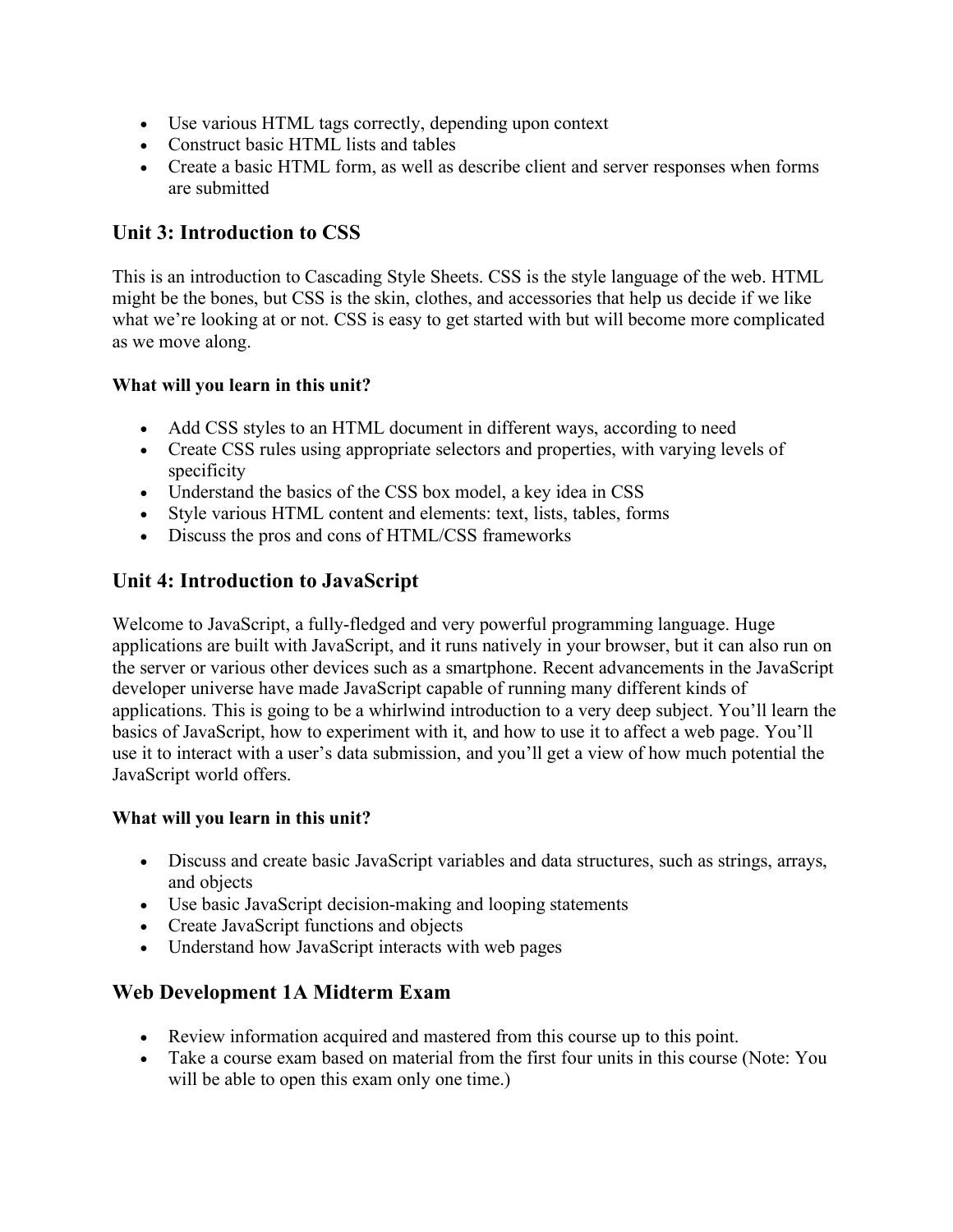# **Unit 5: Web Development Platforms**

Up to now, we have been learning about how to create content for the World Wide Web. Now we are going to take a explore the underpinnings of the WWW itself. In this unit we will take a look at the different types of servers and hosting services where websites "live." We'll learn how to secure a unique name for your website so that any browser can locate it, and we'll learn how to make the most of various browsers for various tasks. When we've put it all together, you'll end up with your personal toolkit—the development stack that will let you build any website you can dream up.

#### **What will you learn in this unit?**

- Choose a reasonable server for website development and deployment
- Discuss a server's roles and some of the technical components of server hardware
- Understand the browser's role in relation to the web server
- Think about browser and server technologies altogether as a "stack" of development tools and strategies
- Understand emerging trends in web development platforms

# **Unit 6: User-Centered Planning and Project Management**

Thoughtful planning is crucial to success in any project but especially in web development. You need to start with a good understanding of your clients' needs and goals, and make sure that they correspond to what the site's users need as well. There are many tools that will help you in the planning and production process. You will learn to make the most of them to develop an information architecture that can be both strong and flexible to meet your clients' needs. You'll also learn some tips to make your site even easier to find and use.

#### **What will you learn in this unit?**

- Describe the steps of a typical professional website planning process
- Define information architecture and describe the steps involved in the information architecture process
- Discuss and recognize the tools used for information architecture
- Understand and discuss the principles and tools used in web project management
- Know the principles and some technical ideas related to search engine optimization

# **Unit 7: Organizing Web Files**

A good portion of web development is spent handling, organizing, moving, editing, and generally herding files. But handling files well is about keeping certain principles in mind, as well as understanding available tools. As your skills progress, you'll learn more and more file types and file extensions, and you'll develop solid practices for naming files and folders. You'll start to develop strong skills for moving around filesystems while working on the command line or with a graphical user interface, and you'll start thinking about directories as tree-like structures that put files into specific relationships with each other. You'll also become